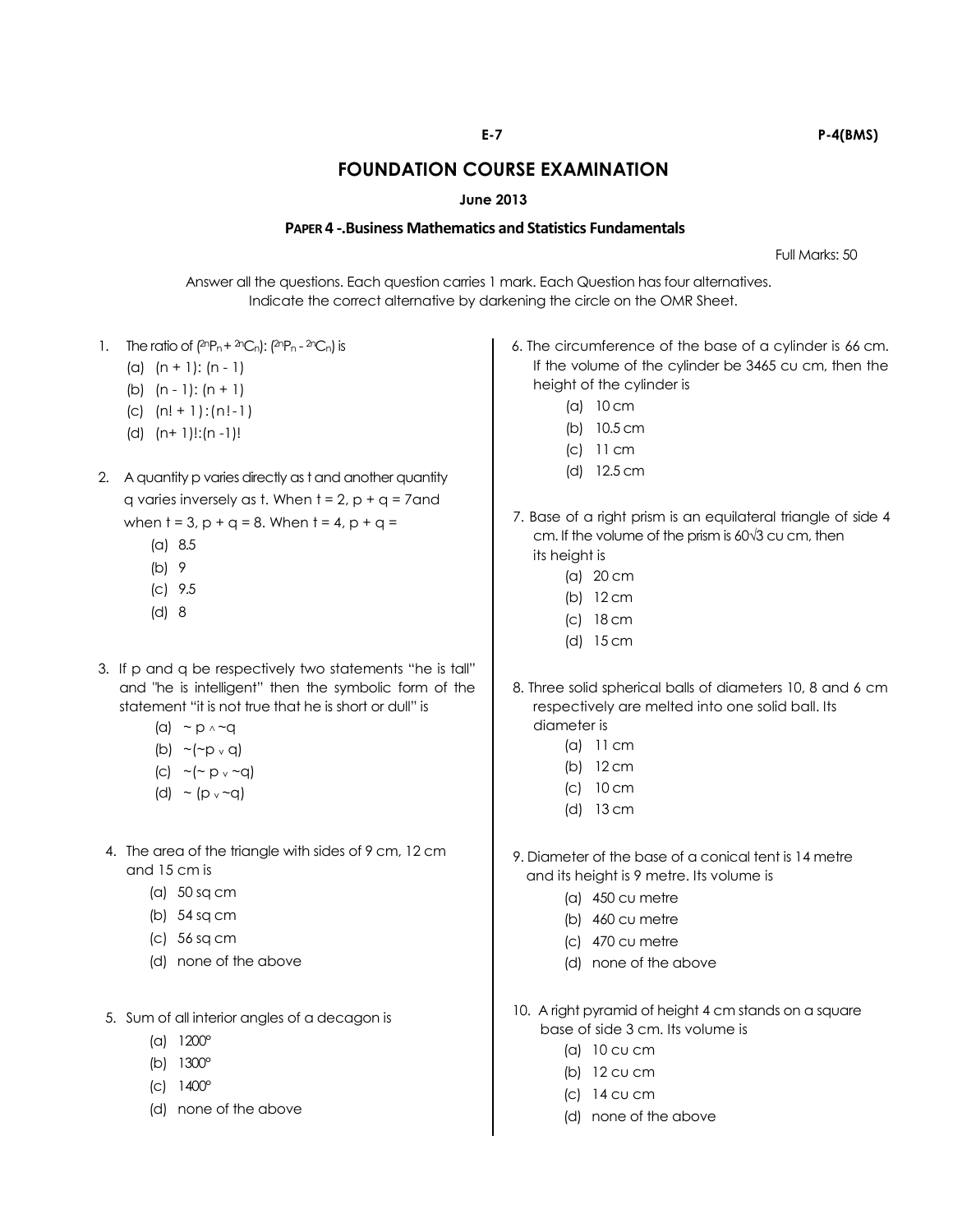11. The perimeter of a rhombus is 64 cm and one of the diagonals is 20 cm. The area of the rhombus is (a) 80√39sqcm (b) 20√39sqcm (c) 40√39sqcm (d) 39√40sqcm 12. If the point R divides the line segment joining (6, 3) and (9, 12) internally in the ratio 2:1, then R is (a) (5,6) (b) (6,7) (c) (7,8) (d) none of the above 13. The perpendicular distance of the point  $(\frac{8}{2},-\frac{8}{2})$  $\frac{3}{2}$ ,  $-\frac{5}{2}$  $\frac{3}{2}$ ,  $-\frac{5}{3}$  ) from the line 2x - y = 3 is (a) 5  $\frac{2}{\sqrt{2}}$  units (b) √5 units (c) 2 1<br>– units (d) **2 5** units 14. If the centre of the cricle  $x^2 + y^2 + 6x - 3$  by  $x + 2 = 0$ be (-3, 6), then the value of b is (a) 3 (b) 4 (c) -3 (d) -4 15. The eccentricity of an ellipse is  $\frac{1}{2}$ 3 and major axis is 12 units. The minor axis is (a) 4 units (b) 2 units (c) 6 units (d) 2√3 units 16. The vertex of the parabola  $x^2 + 8x + 12y + 4 = 0$  is (a) (-4, 1) (b) (4,-1)  $(C)$   $(-4,-1)$ (d) none of the above 17 .  $\frac{m_1}{2}$   $\frac{\lambda + \log(1 + \lambda)}{x}$  = - $+ log(1 +$  $\rightarrow 0$  e<sup>x</sup> -1  $x + log(1 + x)$  $x \rightarrow 0$  $\lim_{x \to 0} \frac{x + \log(1+x)}{x} = 1$ (a) 1 (b) 4 (c) 1.5 (d) none of the above 18. If  $f(x) = \frac{3x+2}{2x+3}$  $3x + 2$  $\ddot{}$  $\frac{+2}{+3}$  , then f(- x)f(  $-\frac{1}{x}$  $-\frac{1}{n}$ ) is  $(a) - 1$  $(b)1$ (c) 3 2 (d) 2 3 19. The derivative of √x with respect to log x is (a)  $\sqrt{x}$ (b) 2√x  $|C|$  X (d) **2 x** 20. A firm produces *x* units of output per week at a total cost of ₹ ÷<br>3  $\frac{1}{6}$  x<sup>3</sup> - 7x<sup>2</sup> + 45x. The level of output at which the marginal cost attains the minimum is 5 units (a) 5 units (b) 7 units (c) 9 units (d) none of the above 21. If y =  $x^3 - 9x^2 + x - 2$ , then the value of x for which  $\frac{d^2y}{dx^2}$  $\frac{d^2y}{2}$  = 12 is (a) 3  $(b) 6$ (c) 5 (d) 1 22. If  $u = x^3 - 2y^3 + 3x^2y$ , then  $x \frac{\partial}{\partial x} + y \frac{\partial}{\partial y}$  $\frac{U}{X} + y \frac{\partial U}{\partial y}$ u  $\partial$  $\frac{\partial U}{\partial x} + y \frac{\partial}{\partial y}$  $\frac{\partial U}{\partial x} + y \frac{\partial U}{\partial y}$  is (a) 3 (b) u (c) 3u (d) 2u 23.  $log2 e^x$  dx  $0 e^{X} + 1$  $\int_{0}^{92} \frac{e^{x}}{e^{x}+1}$ = (a) log4 (b) 3 log 2 (c)  $log(\frac{2}{3})$  $\frac{2}{2}$ (d) log ( **2**  $\frac{3}{2}$ 24. The algebraic sum of deviations of 10 observations from the constant C is -14 and the A.M. of the observations is 7.6. The value of C is (a) 8 (b) 6 (c) 9 (d) 5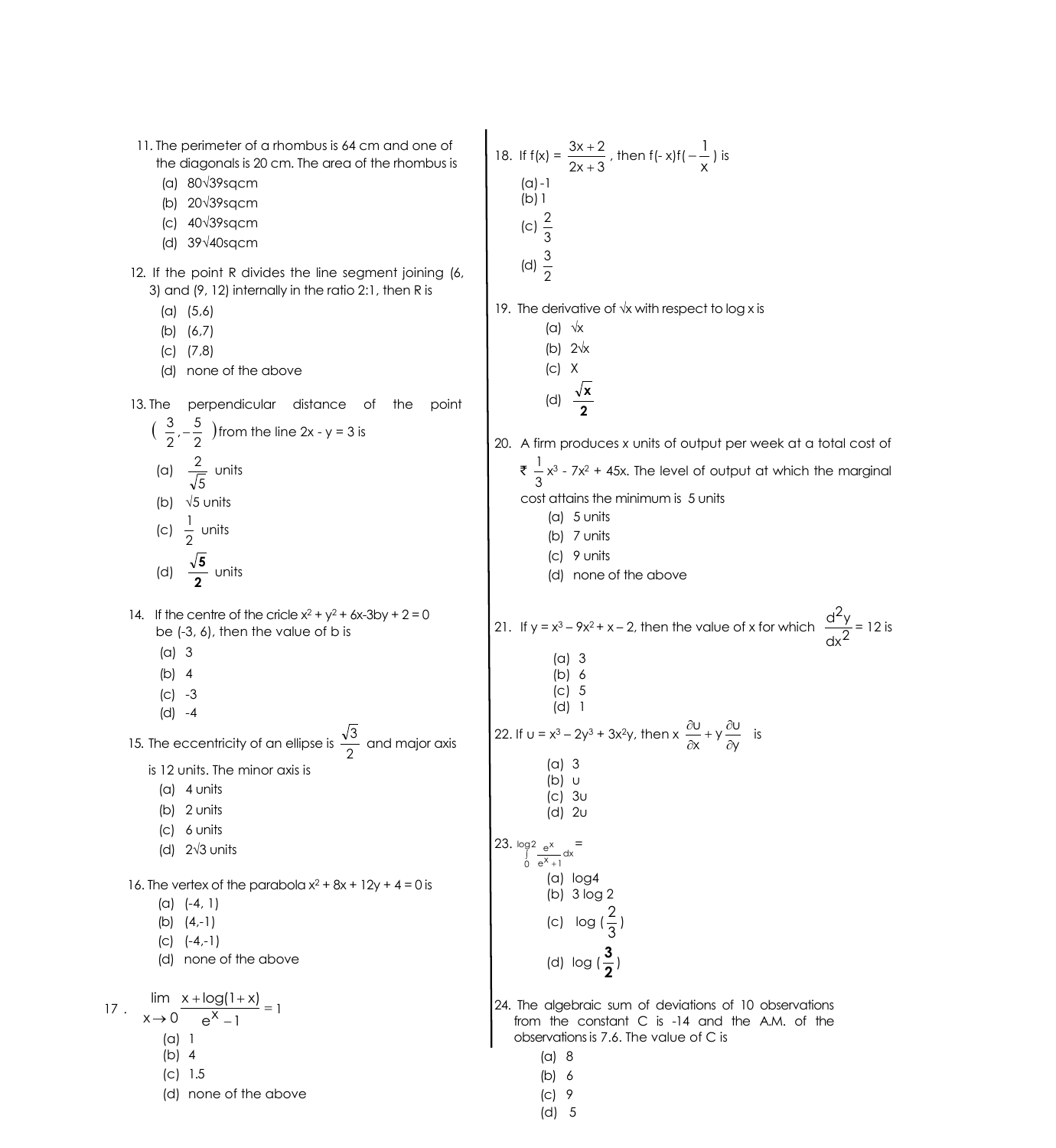- 25. If the H.M. of 4, x and 6 be 6, the value of x is
	- (a) 8
	- (b) 12
	- (c) 10
	- (d) 6
- 26. A.M. and G.M. of two numbers are 10 and 6 respectively. The numbers are
	- (a) 2 and 18
	- (b) 3 and 17
	- (c) 4 and 9
	- (d) none of the above
- 27. Heights (in cm) of 8 boys are: 70, 74, 70, 73, 72, 70,74 and 70. The median is
	- (a) 70 cm
	- (b) 71 cm
	- (c) 72 cm
	- (d) none of the above

28. If 
$$
\sum_{i=1}^{4} x_i = 32
$$
 and  $\sum_{i=1}^{4} (x_i - 3)2 = 120$ , then  $\sum_{i=1}^{4} x_i^2$  is

- (a) 276
- (b) 303
- (c) 108
- (d) None of the above
- 29. Relation between two variables x and y is 3x -y
	- $+11 = 0$ . If the median of y be 14, the median of x is
	- (a) 1
	- (b) 2
	- (c) 3
	- (d) none of the above
- 30. The sum of 11 observations is 231 and mode is 18. The median of the observations is
	- (a) 20
	- (b) 16
	- (c) 12
	- (d) none of the above
- 31. A.M. of n observations  $x_1, x_2, \ldots, x_n$  is 15 and

$$
\sum_{i=1}^{n} (x_i - 9) = 72
$$
. The value of n is

- (a) 12
- (b) 16
- (c) 21
- (d) none of the above
- 32. The means of two groups of n and 12 observations are 33 and 40 respectively and the combined group mean is 36. The value of n is
	- (a) 10
	- (b) 18
	- (c) 14
	- (d) 16
- 33. If  $3u = 2x$  and the H.M. of x is 0.09, the H.M. of u is
	- (a) 0.03
	- (b) 0.04
	- (c) 0.06
	- (d) none of the above
- 34. Daily wages (in ₹) of 5 workers are 90, 100,70, 140 and 150. When the highest wage earner is absent on a particular day, the percentage change in range is
	- (a) 10.5
	- (b) 12.5
	- (c) 14.3
	- (d) none of the above

35. If 
$$
\sum_{i=1}^{10} x_i = 120
$$
 and  $\sum_{i=1}^{10} x_i^2 = 1690$ , the standard

deviation is 4

- $(a)$  4
- (b) 5
- (c) 6
- (d) 8
- 36. The relation between two variables x and y is  $2x +$ 5y = 15. If the mean deviation of x about its mean 5 be 4, the mean deviation of y about its mean is
	- (a) 1.4
	- (b) 1.8
	- (c) 1.2
	- (d) 1.6
- 37. The cost of manufacturing an article is  $\bar{\tau}$  180 and it is represented in a pie chart. If electricity cost is given by 100°, the sum spent on other heads is
	- $(a)$  ₹ 130
	- (b) ₹ 140
	- $|c|$  ₹ 150
	- (d) none of the above
- 38. 50 workers in a plant earn  $\bar{\tau}$  25,000 monthly with variance of wage distribution as 100. The coefficient of variation for plant is
	- (a) 1%
	- (b) 2%
	- (c) 2-5%
	- (d) none of the above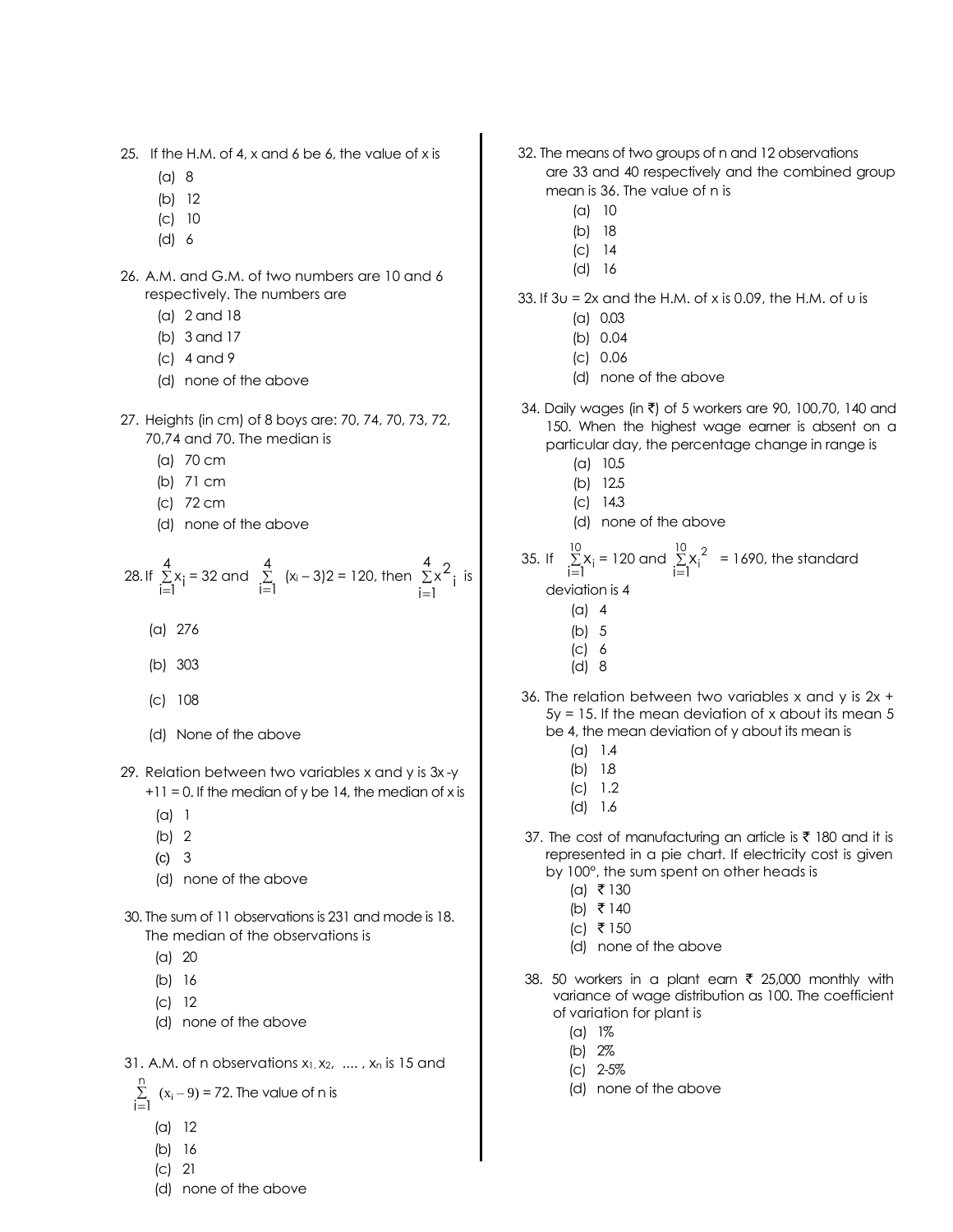- 39. For a moderately skewed distribution, mean = 20, coefficient of skewness = 0.25 and coefficient of variation is 20%. The mode is
	- (a) 19
	- (b) 17
	- (c) 12
	- (d) 15
- 40. For a shoe-maker, which one of the following measures is most suitable to decide on the shoe sizes to manufacture?
	- (a) Median
	- (b) Arithmetic mean
	- (c) Mode
	- (d) Geometric mean
- 41. If  $x : y = 3 : 4$ ,  $y : z = 5 : 6$  and  $z : w = 7 : 8$ , then  $x : y : z : z$ 
	- w is
		- (a) 3:5:7:8
		- (b) 3:4:6:8
		- (c) 105 : 140 : 168 : 192
		- (d) 3 : 4 : 24 : 192
- 42. The average monthly consumption of petrol for a car for 12 months is 160 litre. If the average monthly consumption for first 8 months is 145 litre, then the average monthly comsumption of petrol for the last 4 months is
	- (a) 190 litre
	- (b) 165 litre
	- (c) 180 litre
	- (d) 175 litre
- 43. If 9 men working 10 hours daily can complete a job in 10 days, then 15 men working 6 hours daily shall complete same job in
	- (a) 6 days
	- (b) 8 days
	- (c) 10 days
	- (d) none of the above
- 44. In 25 years at 8% p.a. simple interest, a sum becomes  $\bar{\bar{\xi}}$  4629. The amount of sum is
	- $\lceil d \rceil$  ₹ 1534
	- $|b|$  ₹ 1453
	- $|C|$  ₹ 1435
	- $\text{d}$  ₹1543
- 45. True discount at interest rate 5% p.a. is ₹ 40. A bill of ₹ 1240 is due in (a) 6 months (b) 8 months (c) 1 year (d)  $1\frac{1}{2}$ 1 1 year 46 . If  $3^{x+1}$  +  $3^{x-1}$  = 270, then the value of x is (a) 5 (b) 3 (c) 4 (d) 8 47. If  $x = 7 - 4\sqrt{3}$ , then the value of  $\sqrt{x}$  + χ  $\frac{1}{\sqrt{1}}$  is (a)  $2\sqrt{3}$ (b)  $4\sqrt{3}$ (c) 4 (d) 6 48. If x= 2+3i then x 2 - 4x + 13 is (a) 0 (b) 1 (c) 2 (d) None of the above 49. Value of log 144 with base 2√3 is (a) 2 (b) 3 (c) 4 (d) None of the above 50. If P and Q be two non-empty sets, then
- (P-Q)∩(Q-P) ∩ (P ∩ Q)
	- (a) Φ
	- (b) P ∩ Q
	- $|C|$   $P \cup Q$
	- (d) none of the above